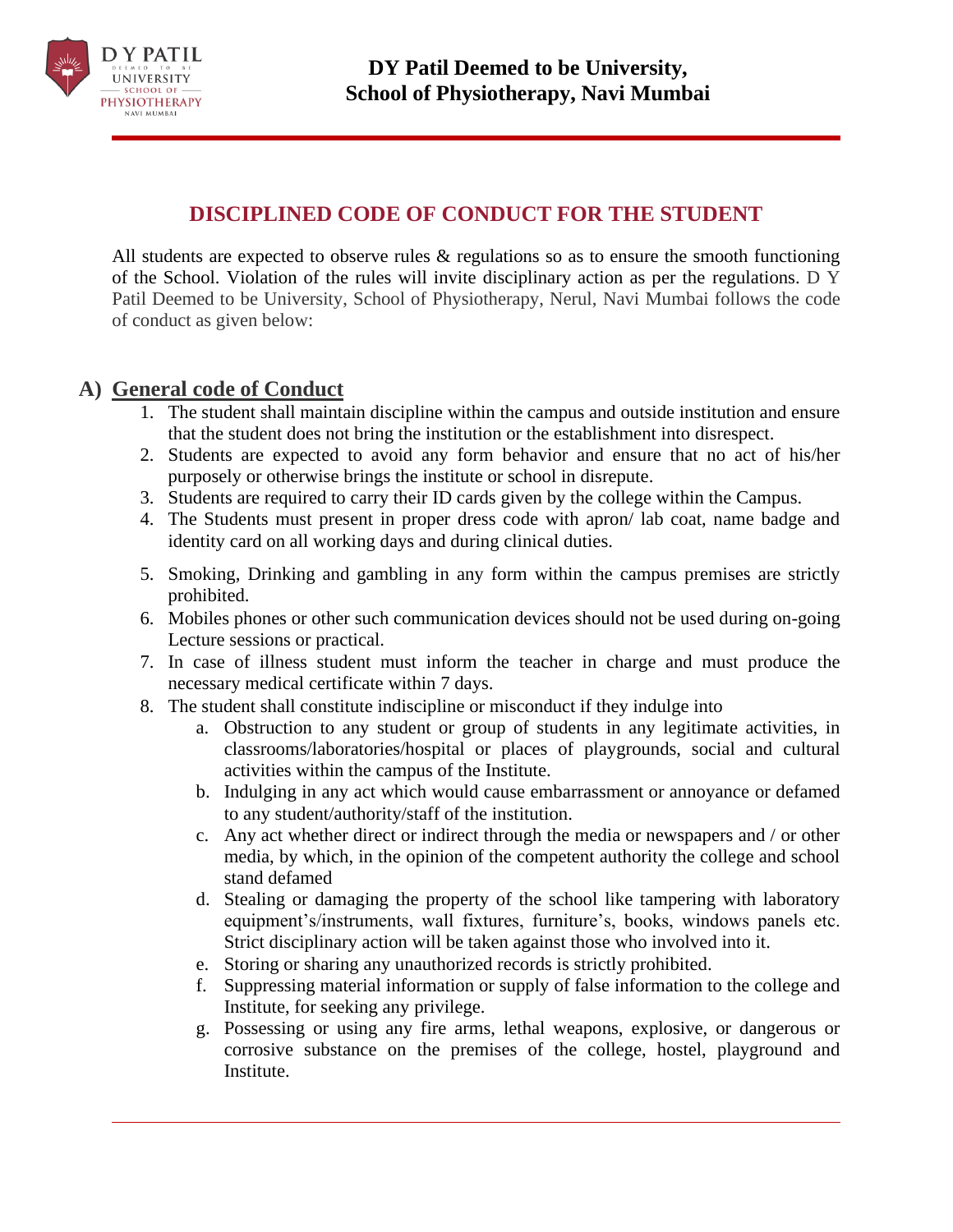- h. Possessing or consuming any poisonous or stupefying drugs or intoxicant in any form in the college, hostel and Institute.
- i. Ragging, bullying or harassing any student in college and Institute or outside thereof.
- j. Destroying or attempting to destroy or tamper with any official record or document of the Institute and college.
- k. Refusal to appear to evidence before enquiry, appoint to give officer by competent authority with respect to a charge against student concerned.
- l. Misconduct of the student, at any meeting or special functions or sports and cultural activities arranged by the Institute and college or at any other public place.
- m. Stealing or damaging any form produce or any property belonging to the college and Institute, staff member of the college and Institute or any other public place.
- n. Instigating violence or participating in any demonstrations or violent agitation or violent strike in the college and Institute.
- o. Instigating or participating in any 'gherao' of any official or staff member of the Institute.
- p. Violation of any of the rules and regulations of the Institute or of the competent authority.
- q. Refusal to appear to evidence before enquiry appoint to give officer by competent authority with respect to a charge against student concerned.
- r. Any act violating any provision of the Memorandum of Association, Bye-Laws made there under.
- 9. Students are **NOT** allowed to occupy or use Director's room, Faculty rooms, Conference rooms or Administrative office without the explicit permission from the concerned authority.

Maintenance of discipline among the students and disciplinary powers of the University (Under Rule 26(h) of MOA): BL 466 a). Every student, during his course of studies, shall be under disciplinary jurisdiction of the competent authority which shall take appropriate action, in case of indiscipline, misconduct on part of the student.

#### **B) Prohibition of Ragging**

1. Ragging in any form is strictly prohibited within the premises of the college/department/classroom as well as outside the institution as per the UGC antiragging Regulations. Any individual or group of individuals who indulge in an act or practice of ragging constitutes gross indiscipline and such individual/ groups shall be dealt with as per the ordinance. This includes individual or collective acts or practices that involve physical assault or threat or use of physical force, which violate the status, dignity, and honour of any student.

**Any complaints regarding ragging should be brought to the notice of the Prevention of ragging committee members of the school.**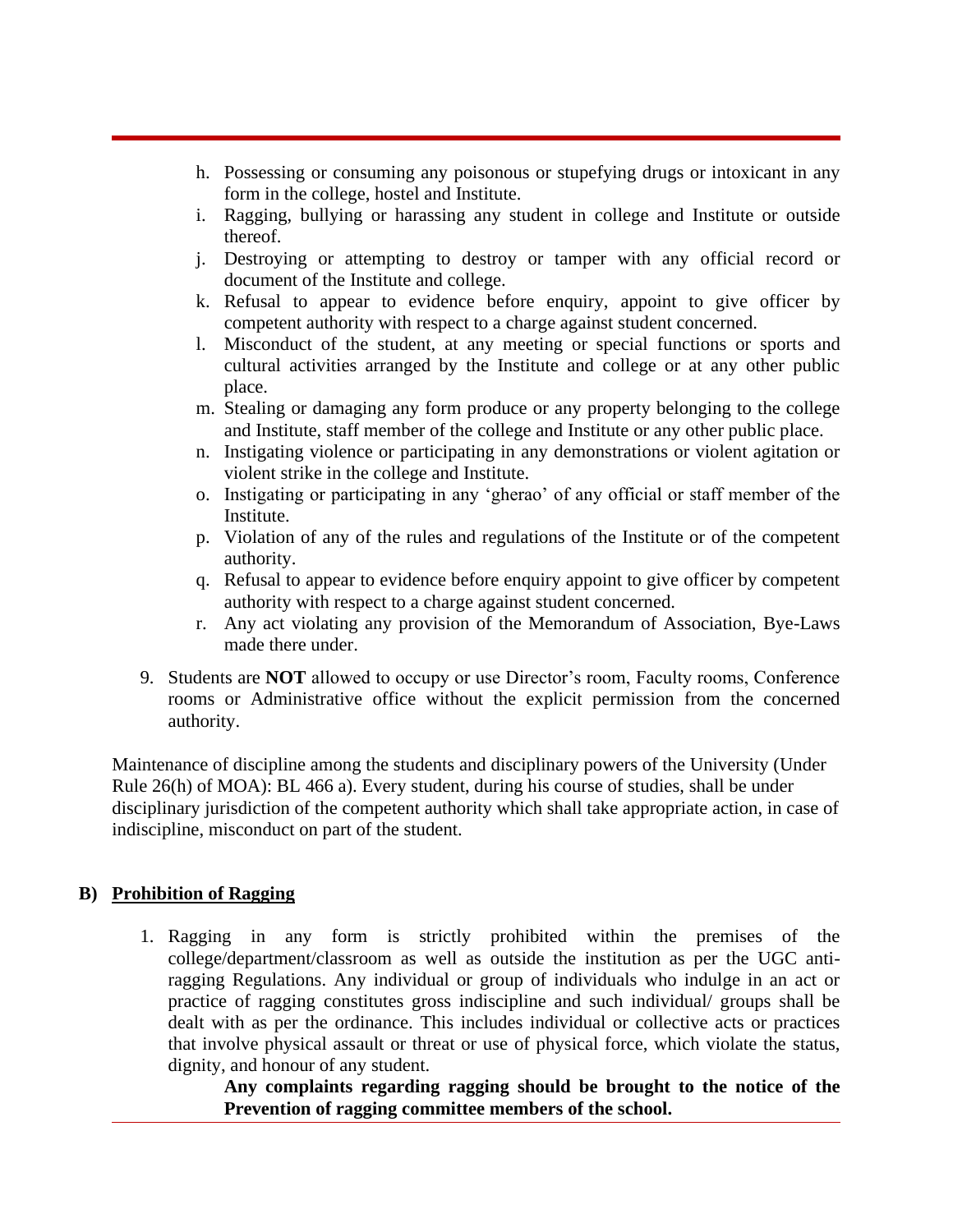**2.** It is mandatory to fill the Anti-Ragging undertaking, by every student at the time of the admission and on commencement of every academic year.

## **C) Academic code of Conduct**

- 1. The lecture sessions or Clinical postings are scheduled to start at 9. 00 amon all working days as per mentioned timetable.
- 2. Students are expected to be in the classrooms or at their respective clinical postings at least 5 minutes before start.
- 3. No student can enter or leave the lecture session while the lecture session is in progress, without the permission of the concerned faculty.
- 4. The student shall conduct himself/herself properly and maintains proper behaviour and does not disturb the conduct of the on-going lecture/practical's/ clinical postings.
- 5. During the progress of various lecture sessions all students should maintain silence in the campus premises.
- 6. A student is expected to attend all lecture sessions barring unforeseen circumstances. As per the university norms, 75% attendance in mandatory criteria for appearing in the University examination. Failing to abide the above mentioned criteria, the decision of the management will be final.
- 7. During their academic year, some days are scheduled for them like guest lectures, Seminars, debates, quiz, cultural and sports activities, etc. where thestudents are expected to attend all these mentioned activities organized by the school or university from time to time. Unauthorized absenteeism from such program would invite disciplinary action.
- 8. Students indulging into unfair means or practices in any evaluation process or examination is a serious offence. The decision of the management will be final in all such cases involving the unfair means.

# D) **Library Rules and Regulations:**

### **General Rules:**

- 1. Students are allowed to library only on production of their authorized/valid Identity Cards
- 2. Books will be issued on presentation of the library card along with the school/institution ID card. Only one book will be issued per card for a period of 1 week.
- 3. Reference books will be issued at 4.00 pm & to be returned next day morning by 10.00 am
- 4. Books borrowed should be returned on or before the due date stamped, if returned late overdue fine will be charged for the delayed period